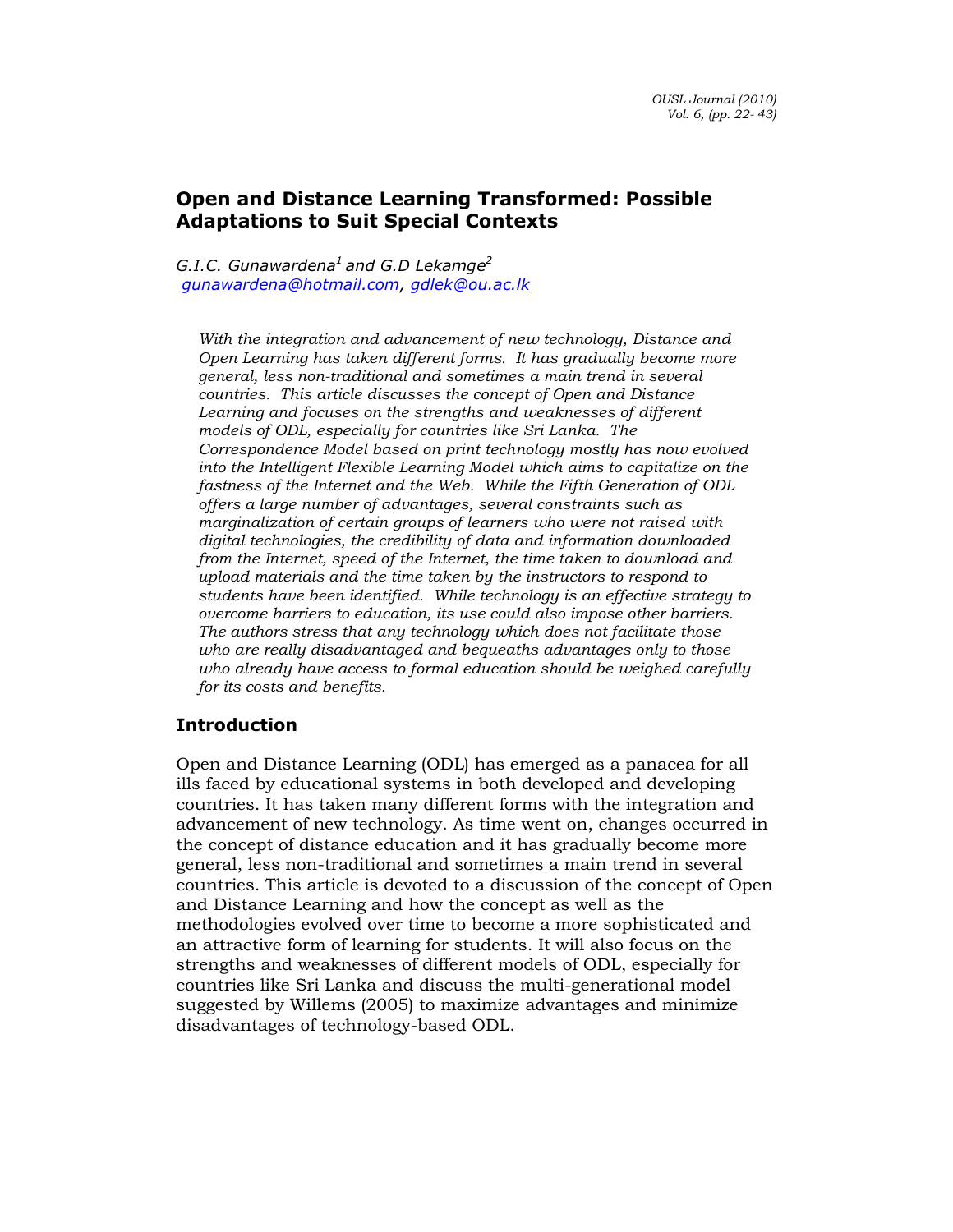### Concept of Open and Distance Learning

Distance Education is defined by Rumble (1989) as "a process in which there must be a teacher, one or more students: a course or a curriculum that the teacher is capable of teaching and the student is trying to learn; and a contract, implicit or explicit, between the student and the teacher or the institution employing the teacher, which acknowledges their respective teaching-learning roles ". The first form of distance education, 'Correspondence Education' consisted of 'batches of study material sent by post to the student who then completed the required reading and exercises and returned the latter to the college for assessment by an appointed personal tutor' (Legge, 1982). This mode was made accessible only to those who were literate and possessed some qualifications and as a result it could never supplement the formal education system of the time.

Later it emerged as an educational mode - supplementary, complementary and an alternative to conventional/traditional education. Keegan (1986) thus considered Distance Education as a teaching process "achieved by bridging the physical distance between student and teacher by means of at least one appropriate technical medium" while Moore (1973) defined it as a "family of instructional methods in which the teaching behaviors are performed apart from learning behaviors… so that communication between the teacher and the learner must be facilitated by print, electronic mechanical or other devices". Bates (1995) defined distance education as a one way process "by which learners can study in a flexible manner, by studying at a distance from the originator of the teaching material; students can study at their own time, at the place of their choice and without face to face contact with the teacher". Moore and Kearsley (1996) describe distance education as "planned learning that normally occurs in a different place from teaching and as a result requires special techniques of course design, special instructional techniques, special methods of communication by electronic and other technology, as well as special organizational and administrative arrangements".

As Distance Education gradually came to be referred as Open Learning, new definitions emerged. Thus Bates (1995) conceptualizes Open Learning primarily as a goal, or as an educational policy, "the provision of learning in a flexible manner, built around the geographical, social time constraints of individual learners rather than those of an educational institution". However, in British usage, the distinction between Distance Education and Open Learning is blurred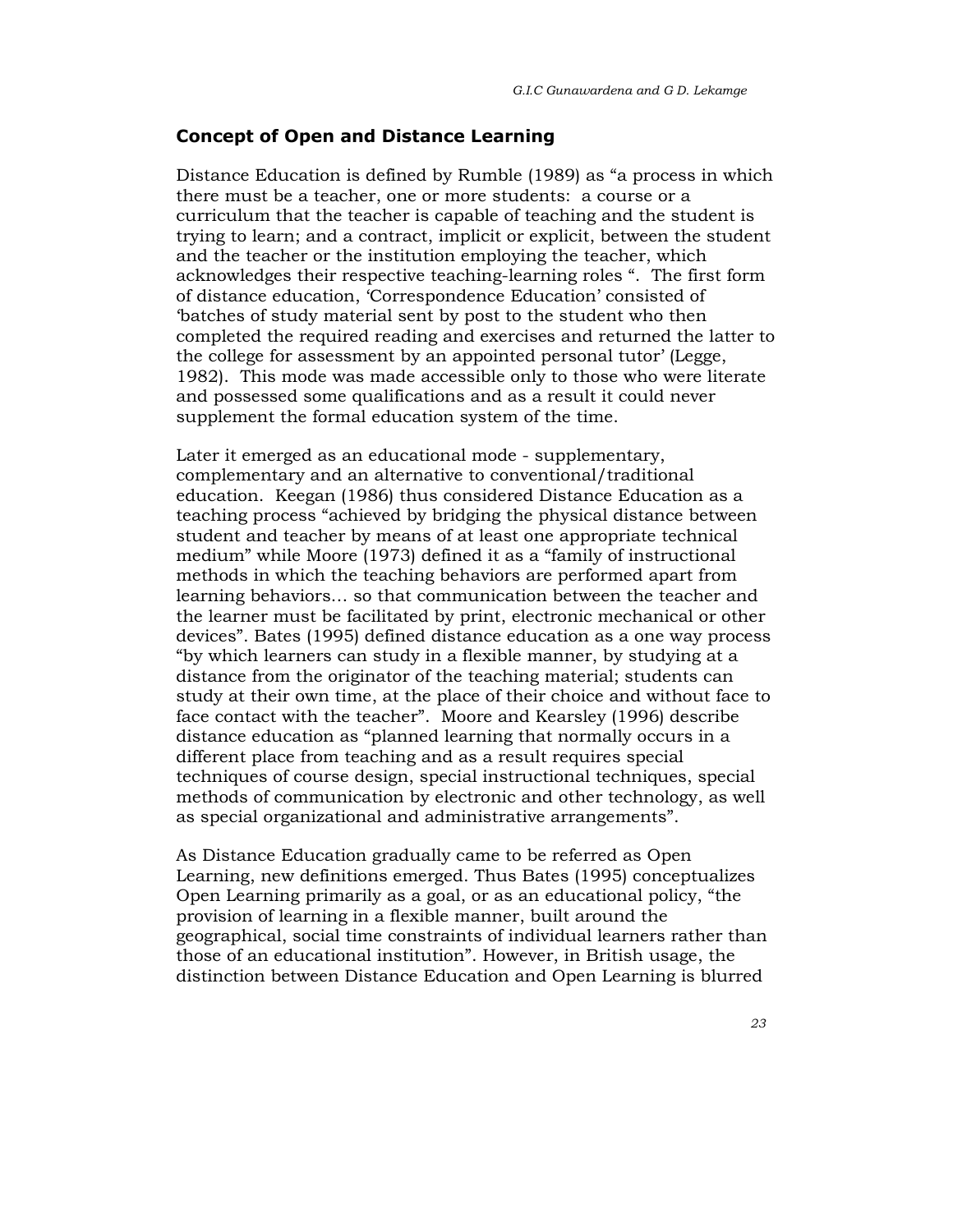(Thorpe, 1988 p 56).

Maxwell (1995) defines Open Learning as "a student centered approach to education that removes all barriers to access while providing a high degree of learner autonomy". It is argued that in Open Learning, there is openness in access, content, delivery system and assessment. Wylie (1996) referred to the following aspects of Open Learning:

- 1. It serves learners who look for flexible entry provision of learning materials.
- 2. It is responsive to learner needs.
- 3. It enables the learner to negotiate content on a more individualized basis.
- 4. It is basically resource-based and offers alternative strategies.
- 5. It is possible to be used in quite different places, such as in homes, in workplaces and in study centres.

During the recent past, Distance Education and Open Learning became amalgamated to form the concept of Open and Distance Learning (ODL). Bates (1995) points out that "Open and Distance Learning gives a second chance to people who for academic, personal or social reasons are unable to enter or complete higher education on leaving the school system". It involves the use of new methodstechnical and /or non technical- to improve the flexibility and feasibility of learning in terms of space, time, choice of content and teaching-learning and or to improve access to educational systems from a distance" (Socrates & Youth Technical Assistance Office, 1995). The automated course ware production systems, automated pedagogical advice systems and automated business systems of Open and Distance Learning today has become one of the most effective and least costly education endeavor in the fast changing world.

In the next section of the article we will basically focus upon the evolution of Open and Distance Learning over the last two decades. This discussion will also overlap with the early models of Distance Education and Open Learning which we discussed above, in order to provide a snapshot of developments over time.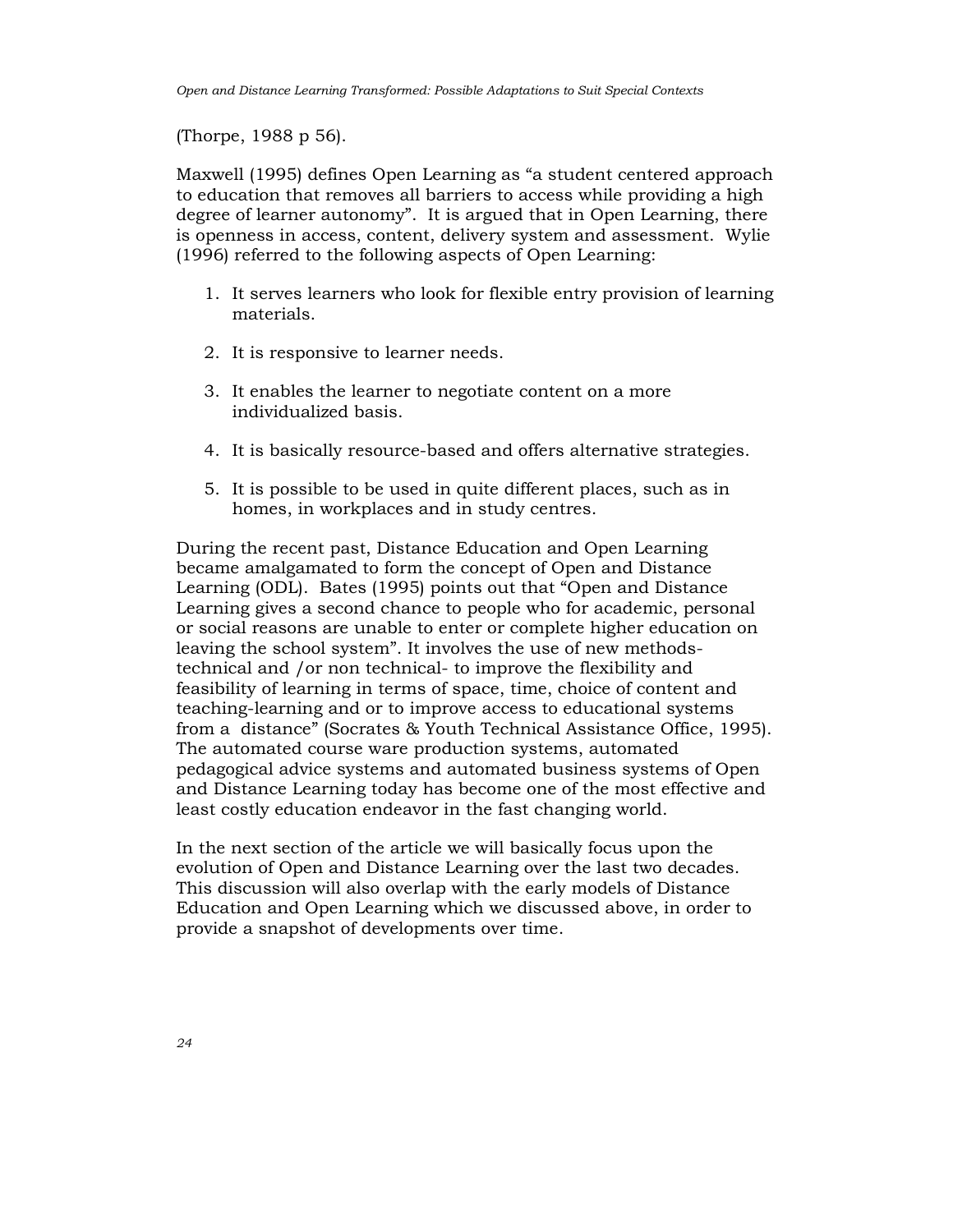# Evolution of Open and Distance Learning over Two Decades

The signal characteristic of Open and Distance Learning (ODL) during the past two decades is indisputably the adoption of new technologies to increase access to education and improve its quality. As Berge and Collins (1995) noted, the paradigmatic shifts in education have corresponded to advances in technology throughout the history of human communication. In the European Community, for example, several policy orientations could be recognised to have influenced public initiatives to support ODL and learning technologies (Dondi, 1997):

- first of all, the concern to innovate education and training systems by increasing accessibility and flexibility of learning opportunities, to rationalise expenditure and to introduce an investment perspective in the education/training expenditure;
- the concern to add a European dimension to national education and training provision;
- the concern to guarantee quality of supply and to "protect" consumers" against bad practice and unreasonable expectations;
- the concern to develop a market area for information and communication technologies;
- the concern to develop a European multimedia industry able to compete in a global market.

Feinsten et al (2008) note, technology is a central driver of life-long learning – particularly as information and knowledge are central to individual and economic wellbeing in the knowledge economy.

Initially, Nipper (1989) proposed three 'generations' in distance learning: (1) traditional correspondence style of learning which combined print media with postal delivery, (2) introduction of learning materials such as audio and video cassettes and broadcast mediain addition to the co-existing print media products and; (3) using computer technology and the Internet to deliver learning products.

Taylor (1999), on the other hand, proposed five generations of distance education: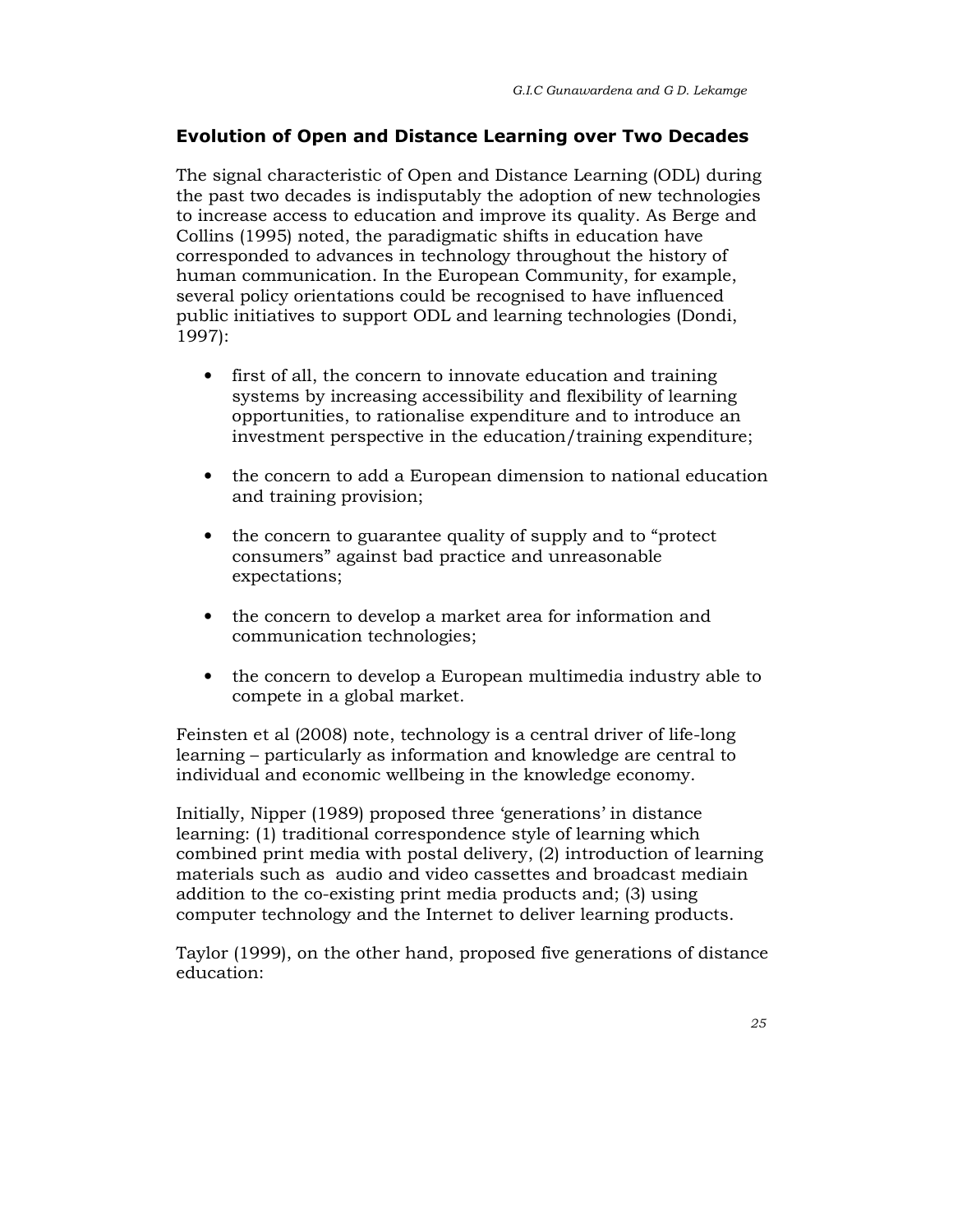- 1. The Correspondence Model based on print technology mostly the First Generation;
- 2. The Multi-Media Model based on print, audio and video technologies and some computer based courseware – the Second Generation;
- 3. The Tele-learning Model based on applications of telecommunication technologies to provide opportunities for synchronous communication – the Third Generation;
- 4. The Flexible Learning Model based on online delivery via the Internet – The Fourth Generation; and
- 5. The Intelligent Flexible Learning Model which aims to capitalize on the fastness of the Internet and the Web – the Fifth Generation (Dept. of Education, Training and Youth Affairs, Australia, 2001).

Each of these 'Generations', can be linked to the specific production and distribution of distance learning materials utilized at a particular time in addition to the communication technologies (media) used to deliver them to enrolled students, who are separated by time, place and/or pace of learning.

It is opportune at this point to delve deeper into the evolution of Open and Distance Learning and the advantages and disadvantages of each generation of ODL. The Correspondence Model provided increased access to vast numbers of potential learners of mature age who were resident in remote areas, and who being employed were unable to attend face-to-face sessions. It also supported others who lacking the requisite formal qualifications could not proceed to tertiary education. The unreliable quality of print materials could be attributed to the following: the 'customers' of distance education were heterogeneous in nature, especially in respect of formal educational qualifications and that those who produced the print materials differed from institution to institution. Although some strategies for improving active participation such as Pre-Tests, Self-Assessment Questions, Activities, illustrations and Check your Understanding were incorporated, the print materials provided had basically to be read and understood. The first generation of ODL thus focused mainly on transmission of knowledge. Communication with peers and course tutors was limited to occasional Day Schools and feedback for written assignments the turn-around time for which could vary. Julie Willems (2005) identifies the problems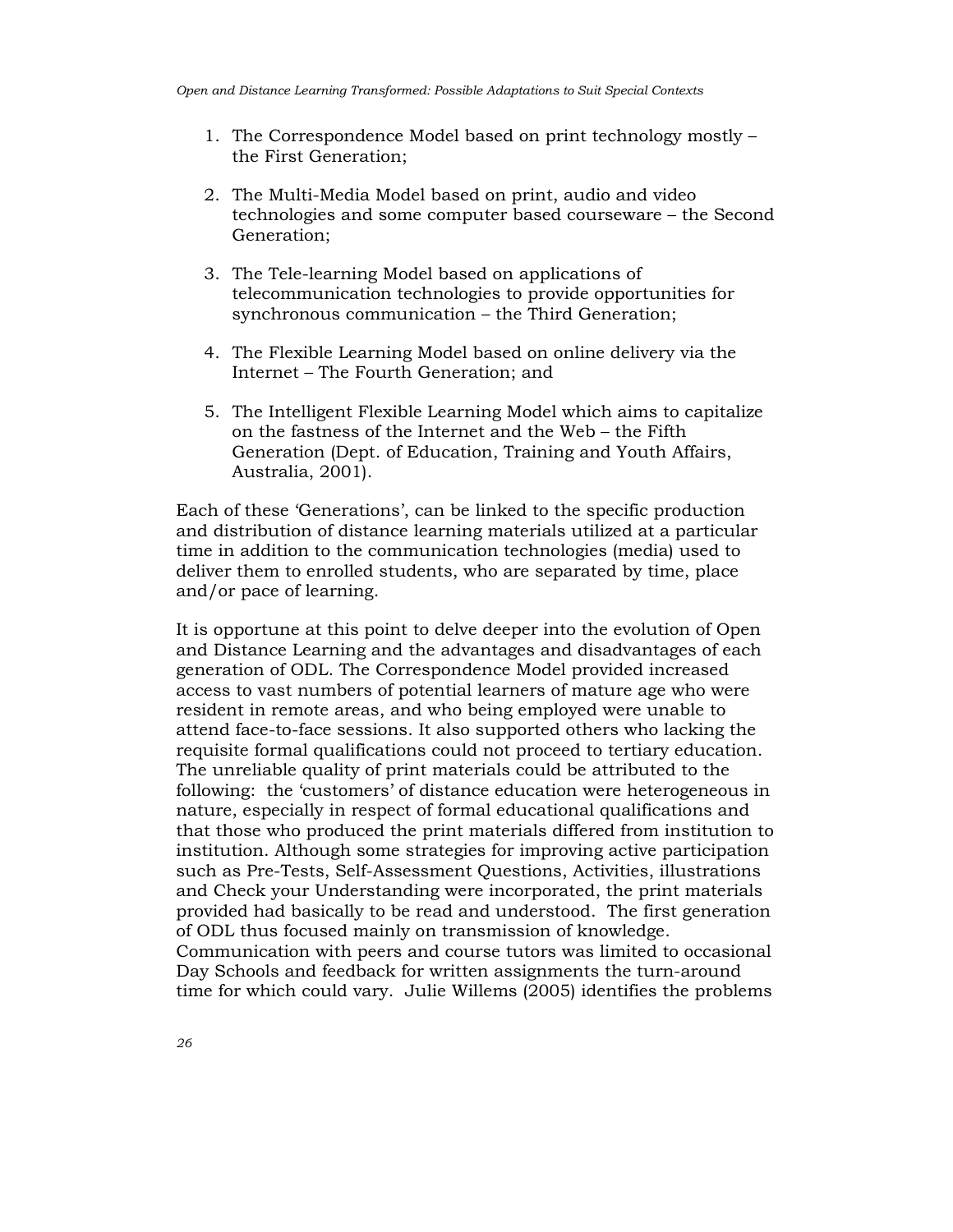that she faced as an ODL student, such as typing the assignments on a typewriter, the use of airmail paper to reduce bulk and weight in order to keep the postage costs down, and keeping back-up copies of correspondence and assignments on carbon paper. Delays in delivery of print materials, even when strict deadlines for submission of assignments are stipulated, were not infrequent. However, print materials were cheap and portable and could be read whenever time was available.

The Second Generation was an advance on the first. Yet even though multi-media had been included in the second generation technologies, these were either never used or sparingly used in developing countries. This was mainly due to the problems associated with access to these technologies and the infrastructure facilities and equipment needed for their use at both the institutional level and on the part of the students. The major advantage of the Multi-Media Model is the use of multimedia rather than restriction to the single mode of print. As Willems points out, it 'humanized' the whole process. There was the possibility now of listening to an expert lecturer who had developed the print matter rather than to a novice or an inexperienced tutor at a Day School. Audios were simpler to use, within reach of the students who could afford to buy a cassette player and also enabled the student to engage in other personal activities while listening to 'courses'. Flexibility with regard to time, place and pace of study could be ensured. While the quality of ODL visibly improved with the introduction of audios and videos, the possibility should not be ignored that newer technologies could be beyond the reach of some of the distance learners, especially those in developing countries. In those countries ODL institutions experience a dearth of staff with professional and technical skills to develop multi-media materials, a lack funding and equipment and the possibility that poorer students would not possess the necessary technology to access the multi-media mode (Else and Hicks, 1998; Willems, 2005).

The Tele-learning Model is based on the use of synchronous interactive technologies to facilitate remote learning. This Model is extremely useful for multi-campus, multi-centre educational institutions, as it not only saves the travel expenses and time of experienced instructors but also ensures equity in delivery for all learners, whichever campus or centre they participate in for face-to-face sessions. Although broadcasting and use of television can be both affordable and attractive to learners, and are being widely used in countries like India, Korea and Thailand the economies of scale are small, the flexibility for learners is little and the average cost per student tends to be high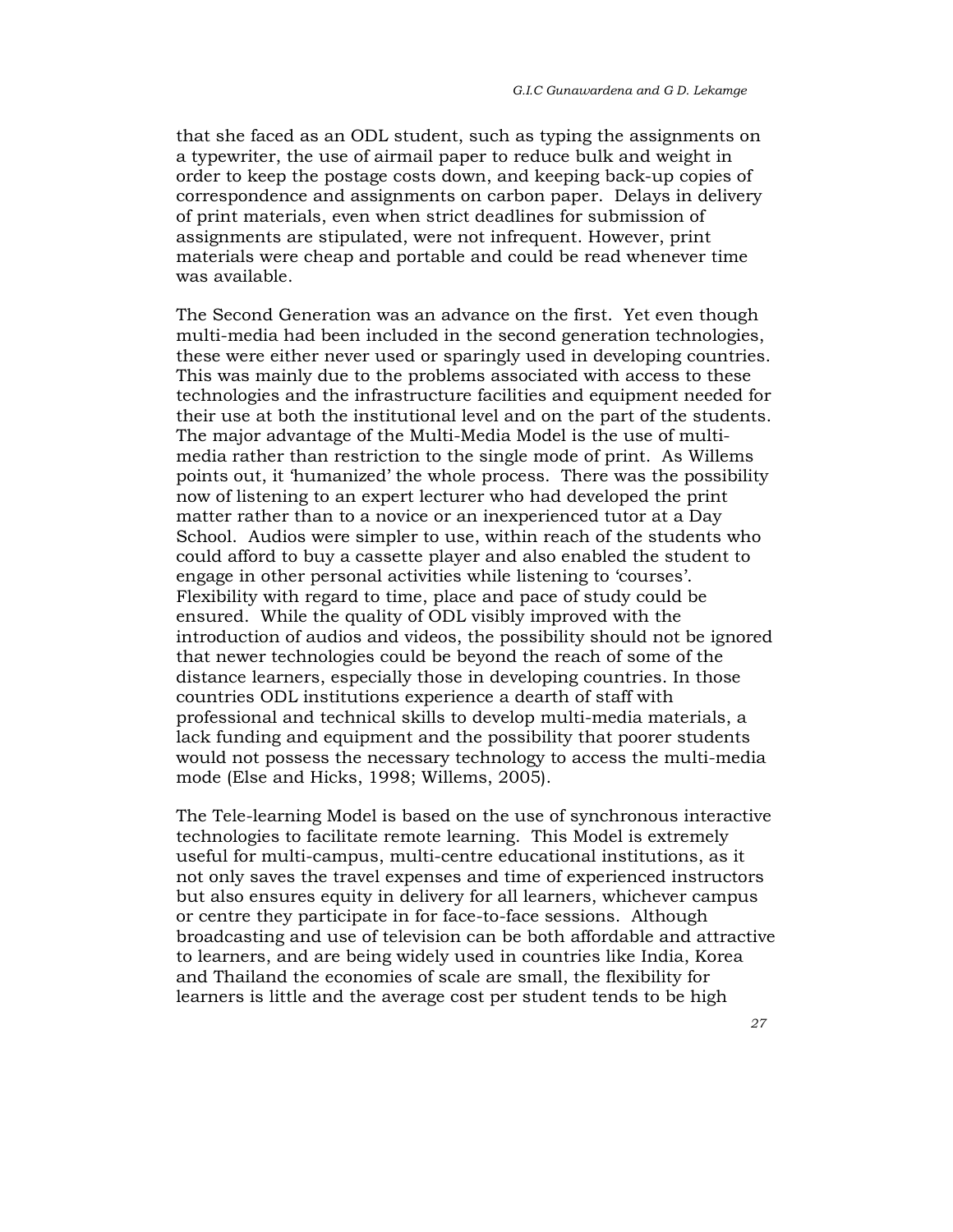(Bates, 2008; Willems, 2005). When learners perceive programmes as costly, even when attractive, demand is likely to decrease and institutions, especially in developing countries, would find it difficult to use such technologies. 'On and off college campuses, e-learning could not take off until wide-bandwidth internet access was readily available, until smart classrooms were constructed, and until all faculty and students had access to computers' (Zemsky and Massy, 2004: 8). It has been pointed out that "Key barriers remain at the university level, including infrastructure, funding and staffing issues, and resistance by faculty, e.g., because of added workload, intellectual property issues (OECD, 2005).

The Fourth Generation of distance learning, the Flexible Learning Model enables the enhancing of interactivity through multi-media, computer-mediated communication offered by connection to the internet and web-based instructions. These technologies also enable the use of highly-refined materials. The Model facilitates studentteacher and student-student interaction at a distance and also for students to collaborate in learning anywhere at any time. Such components as electronic mail (e-mail), computer conferencing and bulletin boards are used in this model. The major benefit of this Model is the opportunity given to distance learners to experience being part of a learning community. Student satisfaction surveys suggest that elearning has positively affected the quality of teaching and learning. ICTs have altered the overall learning experience of students by relaxing time and space constraints and by providing easier access to information and materials—an achievement that should not be downplayed (OECD, 2005). More than ever before, delivery of learning materials is faster and cheaper as e-mail supersedes earlier modes of communication. ODL thus becomes transformed from an academic to a social process. The social learning process enables students to move from the competitive tertiary education mode to a more collaborative mode, from which all can profit.

 Moreover, by this time, most nations had invested in the computer industry and thus had developed the required infrastructure and equipment to utilise technology. Yet it was possible that a specific group of distance learners could still remain un-served if the campus and the centre of their university were not located close to their residences, if they did not have access to computer and internet technology in their places of work or home. As Shank (2008) suggests, among learners in the digital age, there are substantial and identifiable differences between learners who were raised with digital technologies ("Netgens") and those who were not. Inequities that surface with the  $2<sup>nd</sup>$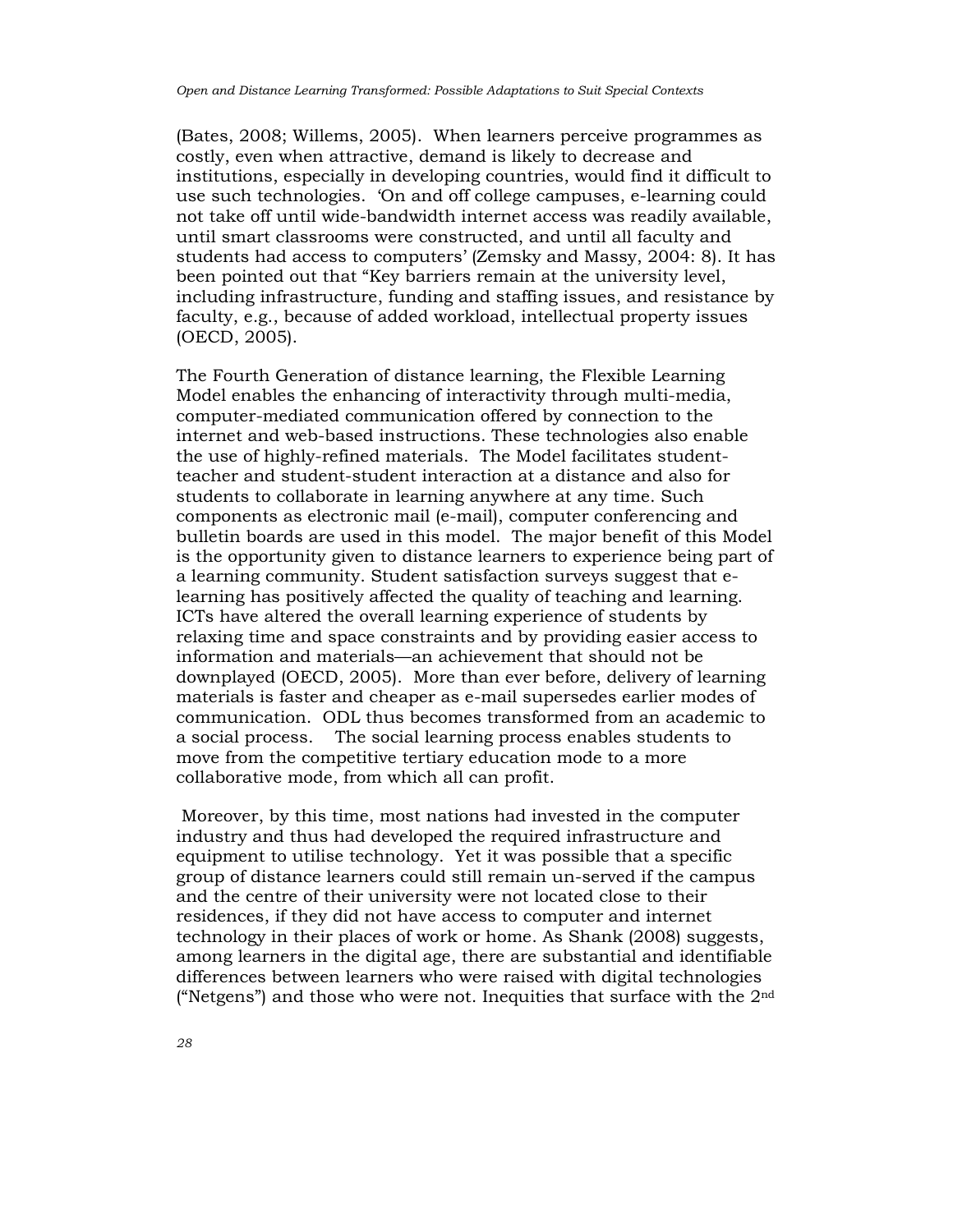and 3rd generations of ODL could have got aggravated in the 4th generation. Among other constraints are the credibility of data and information downloaded from the Internet, speed of the Internet and the time taken to download and upload materials and the time taken by the instructors to respond to transmitted messages by students and actual participation in the opportunities made available for collaboration. For example, Hall and Cotterill (2004) highlighted the difficulty in getting students to participate in electronic discussion forums. Reasons suggested were (1) that students do not want their thoughts to be publicly exposed and subjected to criticism, (2) any contribution made is permanent and cannot be justified or explained immediately as in face to face sessions, (3) student contributions may be misinterpreted without the opportunity to justify reasoning, (4) students do not want to look stupid if their answer is wrong and (5) students are reluctant to criticize their peers.

The University of Southern Queensland (USQ) promises an e-learning environment that supports a learning process that is interactive, nonlinear and collaborative. The features of this Model as implemented at USQ include the use of an interactive study chart as a basic navigational tool, which sets the broad parameters of the subjectmatter content to be investigated, and lists a number of exemplary references. Students are free to surf the Net for supplementary teaching-learning resources that meet their specific needs. This model (Dept. of Education, Training and Youth Affairs, 2001) enables students to upload and download assignments, interact with other students, teaching staff and other experts who act as mentors, through the use of Computer Mediated Communication (CMC) primarily through the deployment of asynchronous discussion groups for specific content issues as well as for informal social interaction. The benefit of the system is shown as the opportunity for communication on a 'one to many' basis, so that all students may benefit and not only the student who asked the question. Students' comments enrich the depth and quality of the dialogue and these contributions are especially valuable where students give examples of application in different cultural contexts. Intelligent object databases that have been developed by USQ enables the search engine on the receipt of an electronic query from a student, to seek an appropriate match with a previously asked question, which if successful, triggers a personalized response to the current question without concurrent human intervention. The planners believe that as the intelligent object databases become more comprehensive, the institutional variable costs for the provision of effective student support will tend towards zero. A central feature of the Fifth Generation Model is the development of a customizable e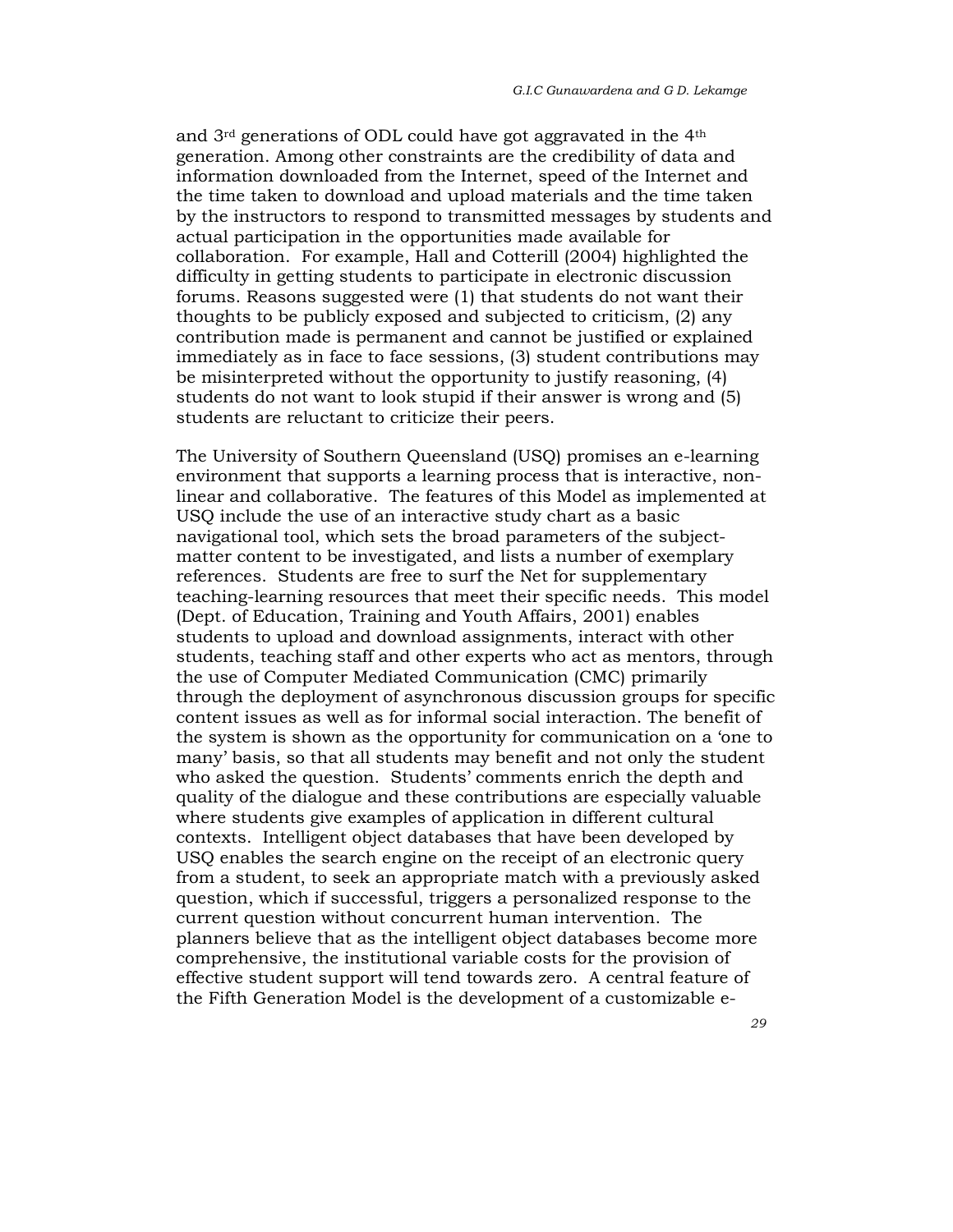Interface, a campus portal through which students, staff and other stakeholders can engage with the university in a highly interactive manner. The USQ e-university project has also launched an oncampus wireless networking initiative, to enable access to the Internet from about 90% of on-campus locations. It is claimed that, Fifth Generation distance education is less expensive and also provides students with better quality tuition and more effective pedagogical and administrative support services.

Some researchers suggest mobile learning as the next generation of elearning/ODL. O'Malley et al (2003) note mobile learning occurs "when the learner is not at a fixed, pre-determined location, or when the learner takes advantage of learning opportunities offered by mobile technologies. Mobile devices include cell phones, Smartphones, Blackberrys, laptop computers and personal media players. When mobile devices are connected with wireless connectivity, learning opportunities increase and can be monitored or coordinated between locations.

The third to fifth generation models described above fall under the broad general area of e-learning. Some studies have suggested that elearning may create an imbalance between the development of computer skills and the fostering of essential academic and thinking skills. In addition, e-learning could foster technology dependencies and isolation, rather than encourage the development of learners who can embrace a range of learning approaches and interact with other learners.

Ungerleider and Burns (2002) have noted the lack of methodologically rigorous evidence of e-learning's effectiveness in promoting achievement, motivation and meta-cognitive learning and in facilitating instruction in content areas in elementary and secondary schools. To be effective, e-learning must be linked to teaching practices that have demonstrated benefits and should be used to reflect the nature of the content and learners' needs and abilities.

Similarly results of the Adultlearning@Home Project (Canadian Council on Learning, 2009) underline several key issues on e-learning. Among these were,

- 1. E-learning was most associated with the use of technology itself, rather than as a means to learning something else,
- 2. ICTs appear to reinforce existing patterns of learning and were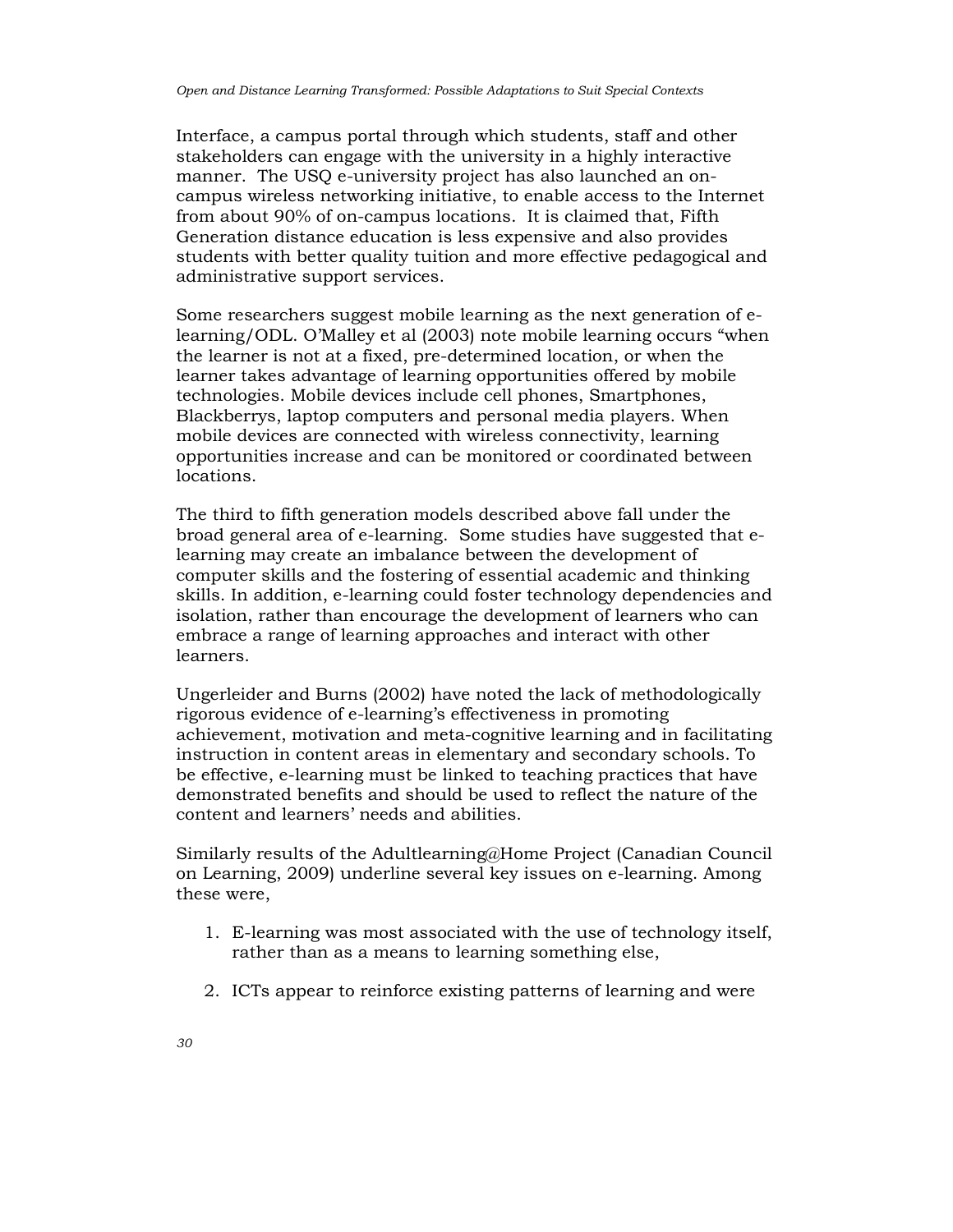mainly of benefit to people who were already learners or who would have become learners without the availability of ICTs,

Technological problems such as failed equipment or poorly functioning software could also erode the joy and motivation to learn (Dory, 2005).

Willems (2005) provides an insider's view of each of these generations, having participated in each of them. Thus she found that the fourth generation learning experience combined text-based coursework, CD-ROM and the opportunity to participate in online subject forums and assessable 'small group' made possible by university portal access to assist computer-mediated learning. In the fifth generation, she experienced greater dividends such as the opportunity to communicate with educators and peers, undertake comprehensive literature searches from home, transmit assessments, opportunities to 'meet' other online learners, to learn in a collaborative environment and encourage others in their journey through learning. Above all, she found that it aided consolidation of deep learning. Among the difficulties faced were that download speeds were low, that there were problems of staying connected and that of not having enough memory to download.

# Implications for Implementation of Advanced Generations of ODL

The best model of education, it has to be admitted, is coloured by contextual factors that impinge on its implementation. Table 1 below shows the differences in access to technology in selected countries.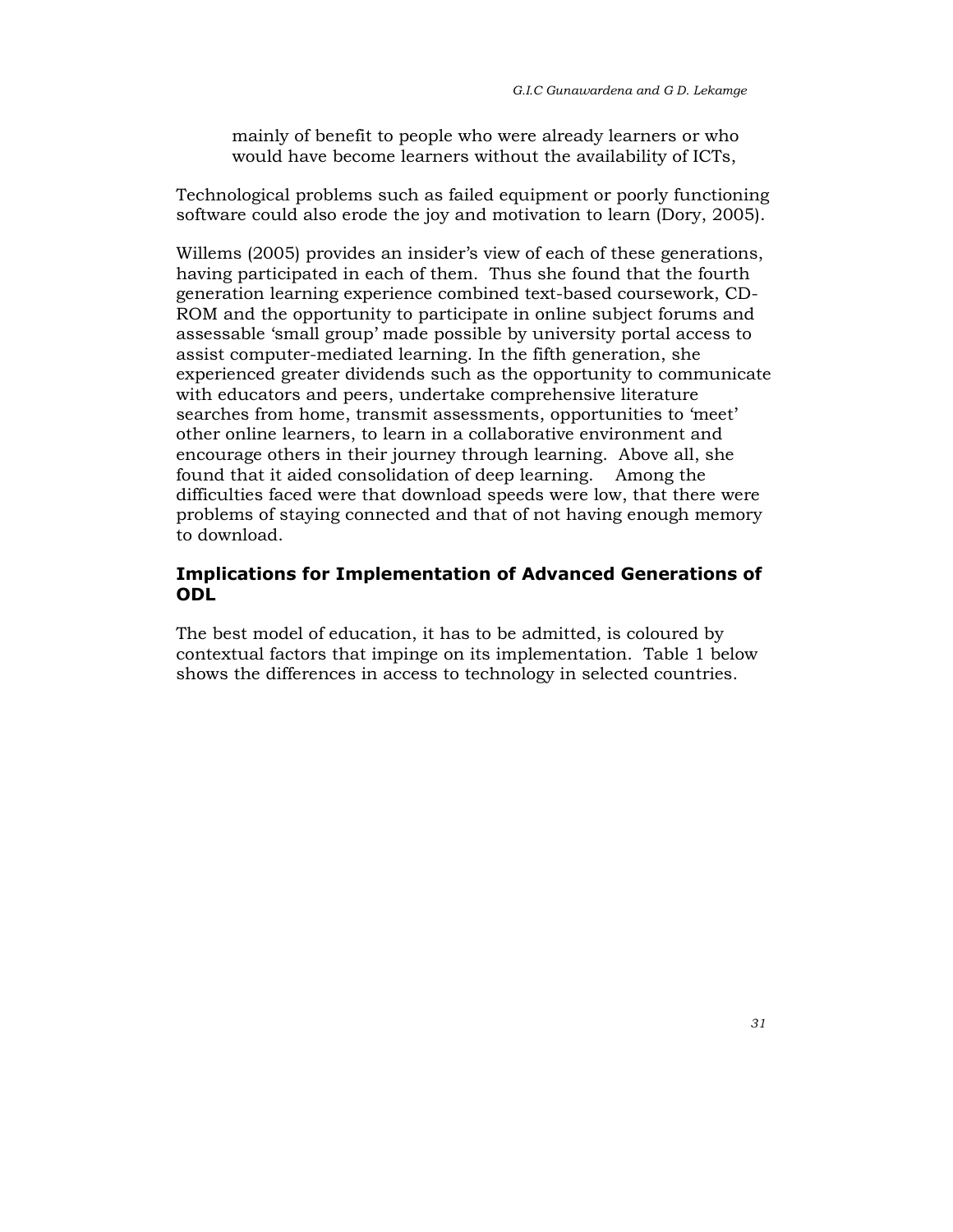| Table 1: Access to Technology: Selected Countries – 1990 and 2005 (per 1000) |  |  |  |
|------------------------------------------------------------------------------|--|--|--|
| people)                                                                      |  |  |  |

| HDI<br>Rank  | Country    | Telephone<br>Mainlines |      | Cellular<br>Subscribers |       | <b>Internet Users</b> |      |
|--------------|------------|------------------------|------|-------------------------|-------|-----------------------|------|
|              |            | 1990                   | 2005 | 1990                    | 2005  | 1990                  | 2005 |
| $\mathbf{1}$ | Iceland    | 512                    | 653  | 38                      | 1,024 | $\mathbf{0}$          | 869  |
| 8            | Japan      | 441                    | 460  | $\boldsymbol{7}$        | 742   | NA                    | 668  |
| 12           | <b>USA</b> | 545                    | 606  | 21                      | 680   | 8                     | 630  |
| 16           | UK         | 441                    | 528  | 19                      | 1,088 | $\mathbf{1}$          | 473  |
| 25           | Singapore  | 346                    | 425  | 17                      | 1,010 | $\mathbf{0}$          | 571  |
| 81           | China      | 6                      | 269  | NA                      | 302   | $\overline{0}$        | 85   |
| 99           | Sri Lanka* | $\overline{7}$         | 63   | NA                      | 171   | $\overline{0}$        | 14   |
| 100          | Maldives   | 29                     | 98   | $\mathbf{0}$            | 466   | $\mathbf{0}$          | 59   |
| 128          | India      | 6                      | 45   | $\mathbf{0}$            | 82    | $\overline{0}$        | 55   |
| 136          | Pakistan   | 8                      | 34   | NA                      | 82    | $\boldsymbol{0}$      | 67   |

32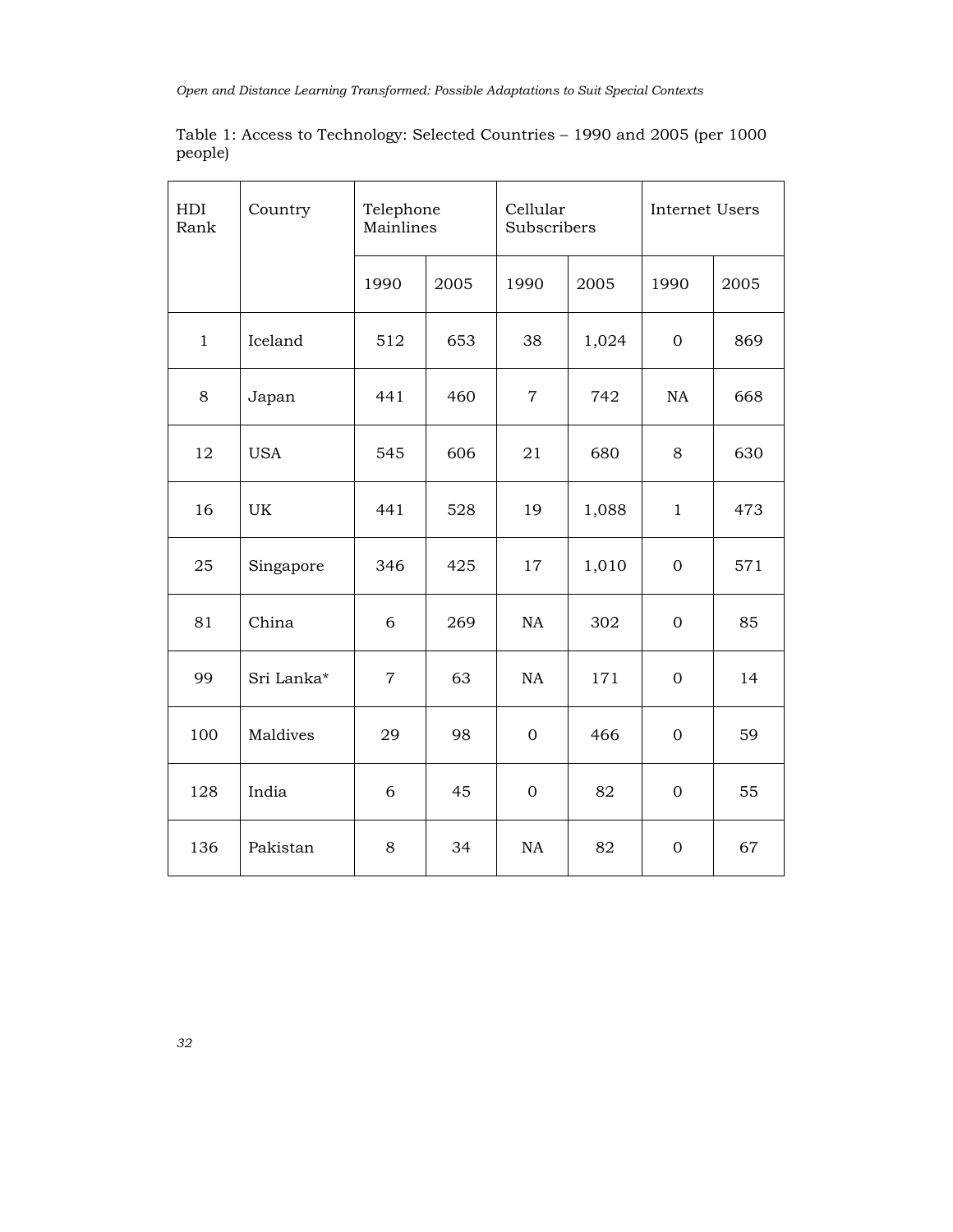| 140 | Bangladesh   |  | 63 |  |
|-----|--------------|--|----|--|
| 177 | Sierra Leone |  | 22 |  |

\* It is reported that Sri Lanka is the first country in South Asia to adopt mobile phone technology, and that there are 13,500,000 mobile phone users in Sri Lanka in 2010 while 21% of houses in Western Province have home computer facilities. (The Catalyst, ICTA Bimonthly Newsletter, Issue 07, April, 2010)

#### Source: UNDP, Human Development Report 2007/2008, Fighting Climate Change: Human Solidarity in a Divided World, New York

The above table clearly illustrates how access to technology is to a large extent a product of development. Among the countries included here, Iceland, UK and Singapore have more cellular subscription than its population. All the countries with more than 400 Internet users per 1000 are in the High Human Development category. The situation is bound to have drastically changed during the last five years in all countries. Growth in Internet users in the world increased by 359% from 2000 to 2009 and 20.8% of the world's users were from China (Internet World Stats, 2009). In OECD countries, it has been reported that in Korea, Iceland and Netherlands, more than 80% of the households have home access to the Internet while 14 others (Sweden, Denmark, Norway, Luxembourg, Germany, Switzerland, Finland, Canada, UK, New Zealand, Australia, Japan, USA and Belgium) have between 60-80 % households with home access. (OECD, 2008) The percentage of population using the Internet in Sri Lanka in 2008 was reported as 3.7 (Internet World Stats, 2009). Although access to education and distance education, is most imperative in the countries with Medium and Low Human Development, they are the least equipped to make use of the sophisticated Generations of Distance Education.

Moreover, data from surveys in 2005 (World Bank) show that youth aged 15 and older account for 43% of all Internet users in China, 50% in Armenia, 53% in Bolivia, 60% in Egypt, and 70% in Indonesia. Across countries surveyed in 2005 the share of 15-24 year-olds who have ever used the Internet varies from less than 01% in Ethiopia, to 12% in Indonesia, 13% in Ghana, 15% in Egypt and 53% in China. The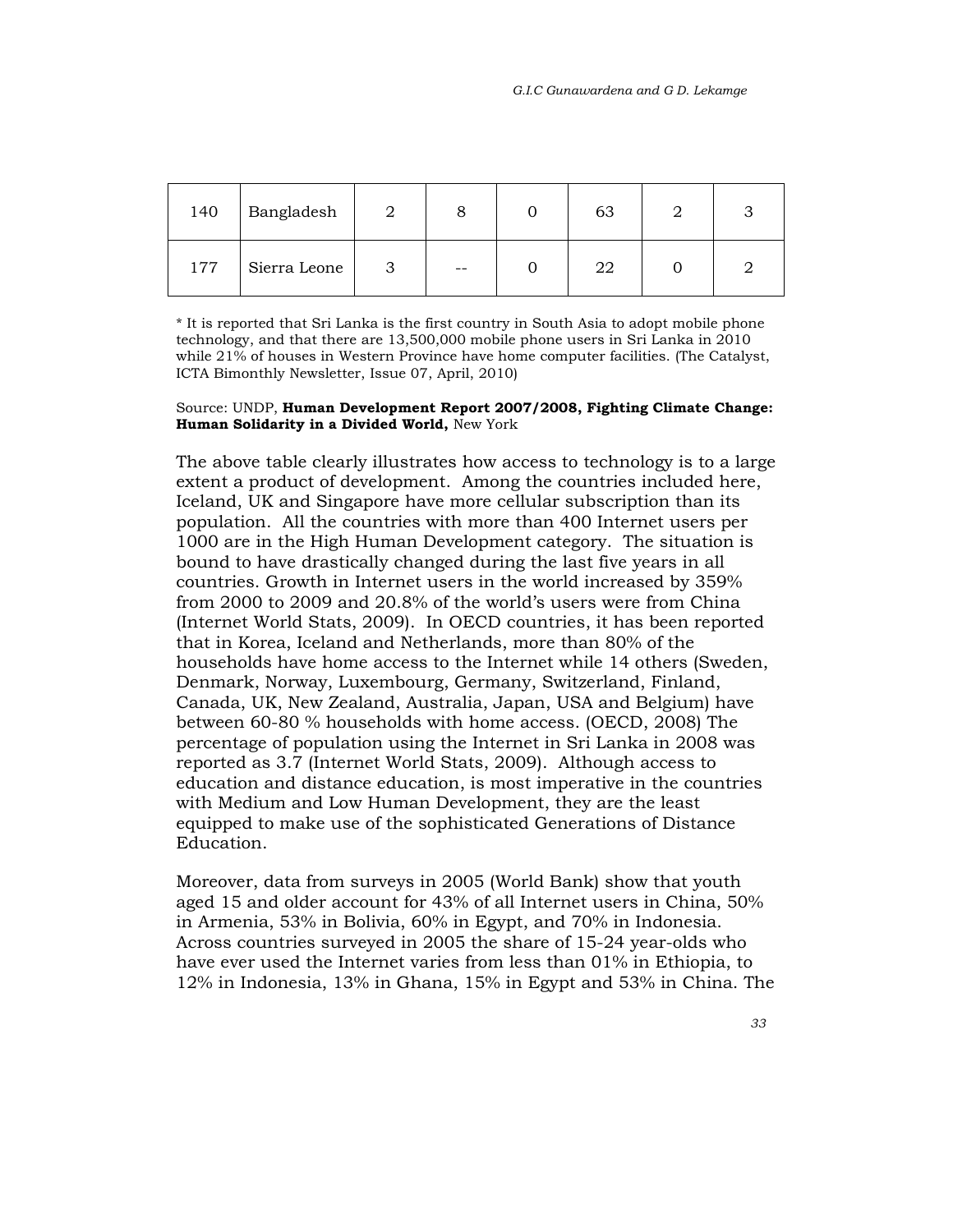digital divide also occurs within countries. Computer and mobile phone ownership and the Internet and SMS usage was highest among youth in urban areas and in the more educated and higher household incomes. In Indonesia 59% of university students had used the Internet compared with 5% or less among youth with only primary education.

It is also shown that the information gains from the Internet searches are notably less for youth who are unable to read, process and choose among different sources of information or even spell words they are looking for. The difficulties are compounded for many developing country youth by the lack of access to content in the native languages. In 2002, 72% of the world's Internet pages were in English, 7% in German, 6% in Japanese, 3% in Spanish and French, 2% in Italian, Dutch and Chinese and 01% or less in any other global languages (World Bank, 2006).

Studies have however suggested that consumer demand for ICTs will continue to increase. Increasingly, governments, educators and businesses have made use of ICTs a priority for providing individuals with the technological skills needed to succeed in today's workplace.

As Wagner, Hassanein and Head (2008) note, when all stakeholders "fulfill their responsibilities to create effective and meaningful elearning experiences, positive outcomes extend beyond success in specific courses and programs to facilitate lifelong learning and discovery.". Each stakeholder group has an important role to play in enhancing the overall learning experience.

- Students and instructors should participate as proactively as possible, provide feedback to improve future experiences, and communicate the learning possibilities that e-learning creates.
- Institutions should provide the technical infrastructure and support needed to enable comprehensive solutions.
- Content and technology providers should provide high-quality, practical solutions that consider learning principles.
- Accreditation bodies should provide and enforce clear guidelines for this new form of learning delivery.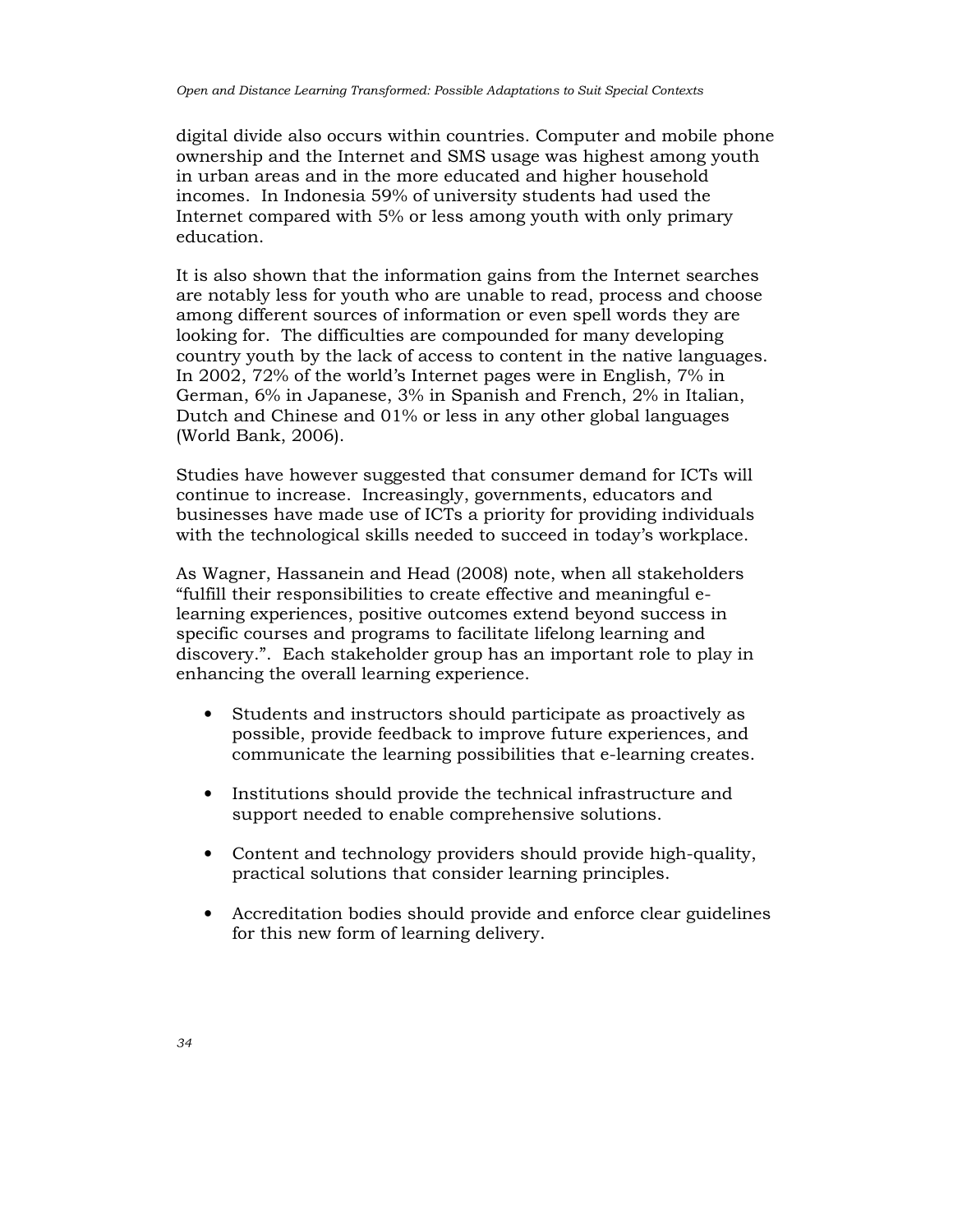• Employers need to recognize the validity of this form of education, and work with other stakeholders to ensure that graduates' skills meet the needs of the job market.

Recent studies (Canadian Council on Learning, 2009)) have suggested that today's e-learning efforts are likely to use a combination of methods known as "blended learning" (the use of traditional learning with e-learning). Among the issues that need to be considered are

- 1. Learners need specific skills such as computer literacy, information literacy and general literacy – to use ICTs effectively,
- 2. Those with disabilities need e-learning programmes that address their particular needs,
- 3. Meeting the needs of 21st-century learners requires acknowledgement of learner diversity (cognitive, cultural, social, economic) and the need for flexible and accessible content.
- 4. Quality assurance is critical—to ensure an optimal match between sound teaching theory, learners' needs and the design of technology.
- 5. Professional development is necessary to ensure that teaching professionals have adequate understanding and technical support.
- 6. Resource-sharing can facilitate the learning experience, but can also raise concerns about issues of intellectual property protection and copyright.

Even though misgivings about the benefits of using ICT for ODL and for e-learning continue, it is heartening to note the action that are being taken by institutions and countries to fulfill the dreams expressed in incorporating ICT into distance learning/e-learning. Among these are

1. The GOOD Project of USQ (Dept. of Education, Training and Youth Affairs (2001),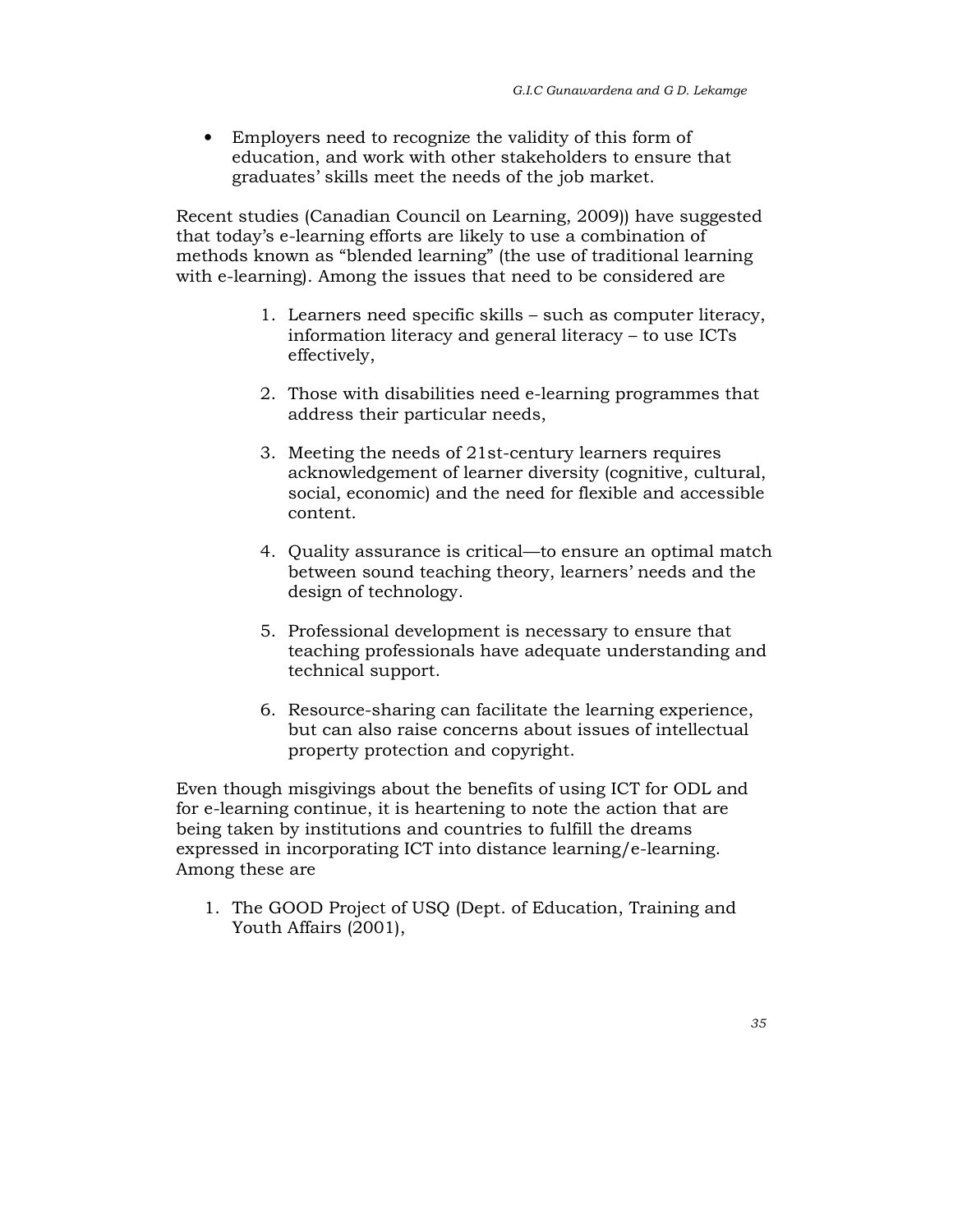- 2. Open Educational Resources (OER) that are free, online learning and teaching resources that reside in the public domain,
- 3. BCcampus and Campus Alberta in Canada, that permit postsecondary institutions to share research and content
- 4. Library and Archives Canada (LAC), a national strategy to guide Canada's "scientific, cultural, and education communities, businesses, and civil society in the production, use, sharing and preservation of its vast and growing body of digital information."
- 5. ABRACADABRA, (A Balanced Reading Approach for Canadians Designed to Achieve Results for All) Athabasca University, Northern Ontario School of Medicine, the Sunchild E-Learning Community Model, and the Operating Engineers Training Institute of Ontario is web-based literacy software for early elementary classrooms across Canada
- 6. The Sunchild E-Learning Community a First Nations-controlled school that provides Aboriginal learners of all ages with access to high-school diploma courses, basic adult upgrading, trades, industry training and university courses
- 7. The Campusdirect program—the Canada School of Public Service online campus, which allows public service employees throughout Canada and around the world to access more than 350 e-learning resources.

It is also pertinent to note here, the role that governments both national and provincial have to play in making ODL using ICTs effective. Especially as institutions in developing countries are unable to afford the rising costs of incorporating ICT into distance learning, the major part of costs need to be borne by the government. Thus the Canadian federal, provincial and territorial governments have recognized the potential of new learning tools to enrich traditional teaching and extend lifelong learning opportunities and have taken significant steps toward responding to these emerging learning needs and pressures, by making substantial investments in technology, technological infrastructure and education policy. Governments and institutions have initiated many online and technology-enhanced programmes to meet the growing demand for lifelong learning opportunities, and to respond to the expectations of a new internetand technology-savvy generation (Advisory Committee for Online Learning, 2001).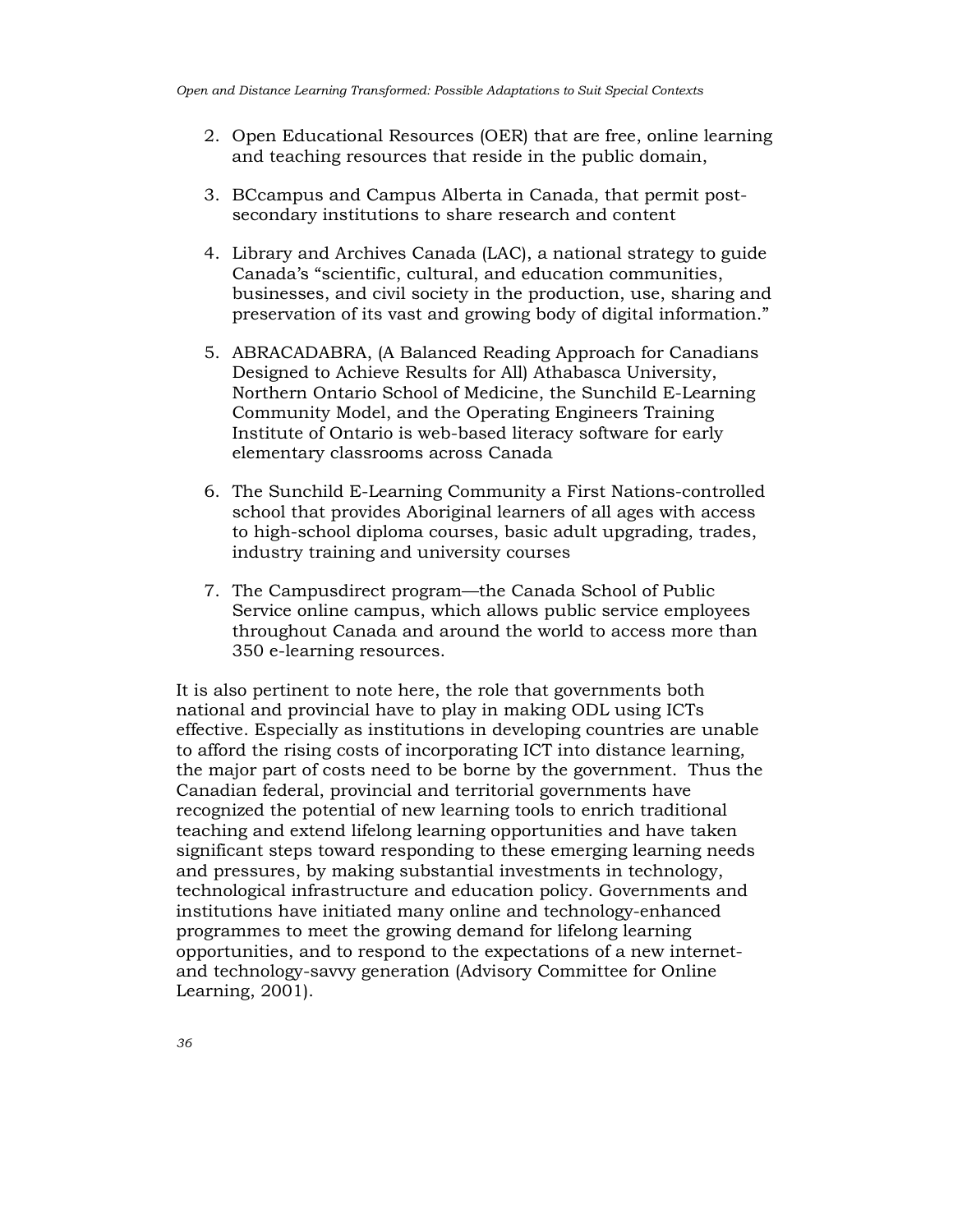Charpentier (2006) observed that e-learning strategies and action plans in most countries, other than the U.S., are government-initiated. Furthermore, these wide-ranging government action plans translate into initiatives significant public funding.

Australia, Korea, the U.S., the U.K. and France are examples of countries that have embraced an e-learning agenda, as have multicountry organizations such as the European Union (EU) and the Commonwealth of Learning (COL) (Charpentier, 2006).

# Open and Distance Learning in Sri Lanka

In Sri Lanka, the pioneer organization using limited distance education, was the External Services Agency of the then University of Sri Lanka, established in 1972. Its function was to register candidates for examinations and conduct them. No instruction was provided to students, except for those registered for the Postgraduate Diploma in Education. Regular distance education was introduced only in 1976 with the establishment of the Sri Lanka Institute of Distance Education (SLIDE). The objective of the SLIDE was to provide tertiary level education in the fields of mathematics, science, management and technical studies to those who were unable to continue higher education. At the beginning, the SLIDE offered four main programmes of study: the Higher National Diplomas in Management Studies and in Technology (electrical and electronics and telecommunication technology), and the National Diplomas in Science and in Mathematics. The methodology comprised print, practical and laboratory work and face-to-face sessions and thus was an example of the Correspondence Model.

In 1980, the SLIDE was absorbed into the newly-created Open University of Sri Lanka (OUSL). The OUSL received support from UNESCO to purchase workshop equipment, audio-visual equipment, and printing machinery, to hire foreign and local consultants and to provide research fellowships, which were continued over the years by other donor agencies such as the Japan International Corporation Agency (JICA), the Department of International Development (DFID) UK, and the Asian Development Bank (ADB). The first programmes of study offered by the OUSL were Certificates in Pre-School Education, in Entrepreneurship, and Professional English and the L.LB degree programme and the Postgraduate Diploma in Education. The main medium of instruction was print with a few radio programmes being aired by the Sri Lanka Broadcasting Corporation after 1980. Subsequently the Ministry of Education in 1979 also commenced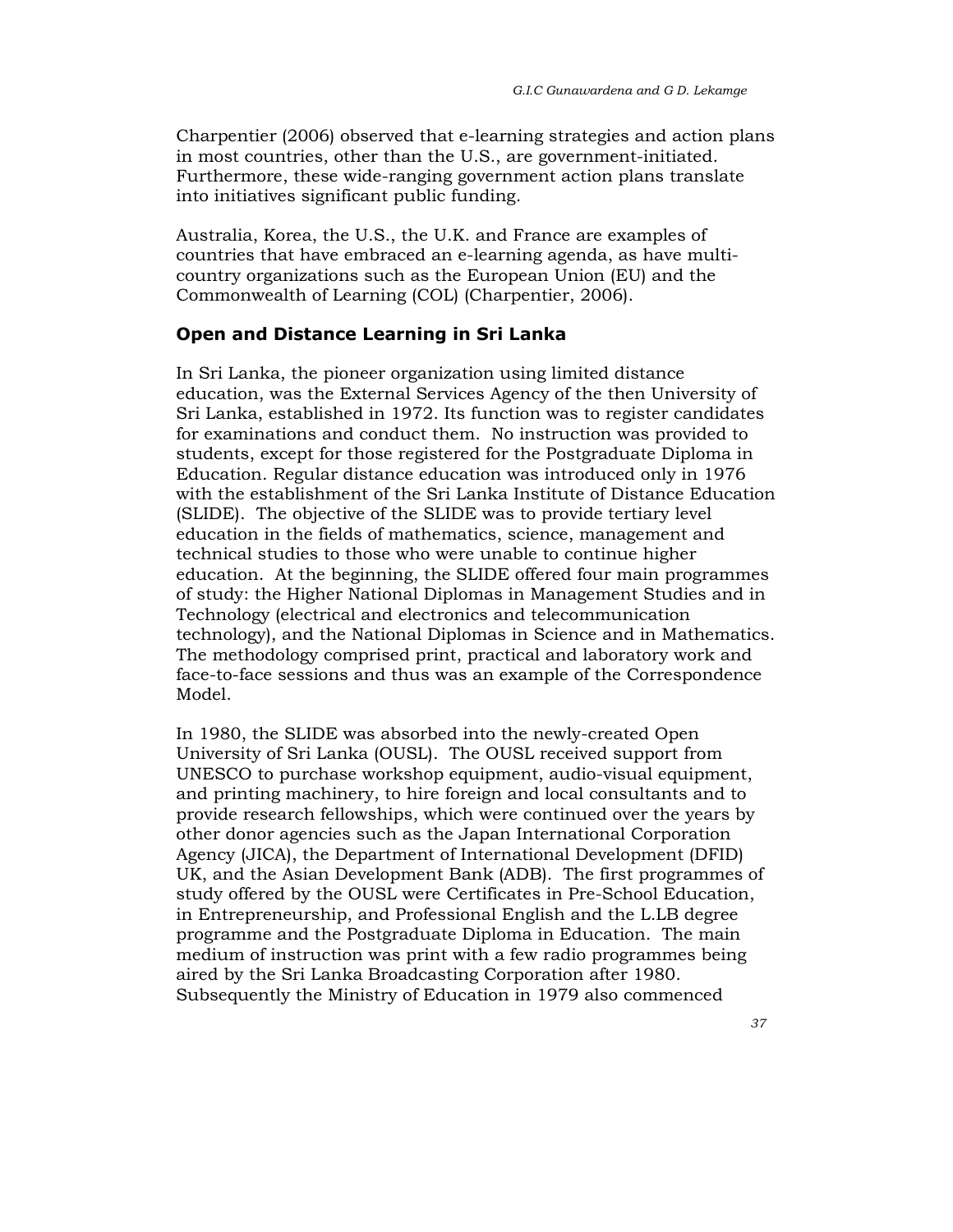teacher training programmes in the distance mode to train teachers who lacked professional qualifications. This programme was developed with support from the Swedish International Development Agency (SIDA) and the University of Lund. Both institutions mainly used print materials while the OUSL used supplemented these with audios. The introduction of newer technologies occurred in the OUSL with the establishment of a state-of-the art Media House donated by JICA for in-house production of multi-media learning materials. By this time, even though multi-media materials were still being used sparingly, the OUSL had attained the 2nd Generation.

More recently, in 2003, the Distance Education Modernization Project, (DEMP) supported by the Asian Development Bank and the Government of Sri Lanka embarked on an ambitious project on Online Learning at post-secondary education level. The overall goal of the DEMP was to increase socio-economic growth by developing a modern, high quality human resource base through online education, to raise quality and enhance capacity with the aim of setting up and managing a distance education network that provides assistance to develop curriculum content, training, mentoring, peer group support and interaction and maintenance of hardware and software. The project provided expertise, capacity building, technology transfer, equipment and software and recurrent costs (Gunawardena, 2008). Online learning developed under the DEMP would fall under the 4th Generation model of Flexible Learning as not only was the Internet being used for delivery of the programmes, for transmission of assignments and provision of feedback but it was also envisaged that social learning would take place, through chats, virtual canteens, discussion forums etc. Thus in two Online Learning programmes in Sri Lanka, Gunawardena and Karunanayake (2008) found that Cooperative Learning was the norm in communications.

Prominent among the Partner Institutions of the DEMP are universities which have developed online degree, diploma or certificate programmes, public institutions such as the Sri Lanka Institute of Development Administration, the Institute of Engineering Technology, professional associations and institutes such as the Sri Lankan Library Association, the Sri Lanka Institute of Marketing and the Institute of Certified Management Accountants as well as private educational institutions such as Informatics Institute of Technology and the Department of Vocational Studies, Ladies College.

These institutions offer diverse programmes in the fields of human rights, business administration, applied sciences, continuous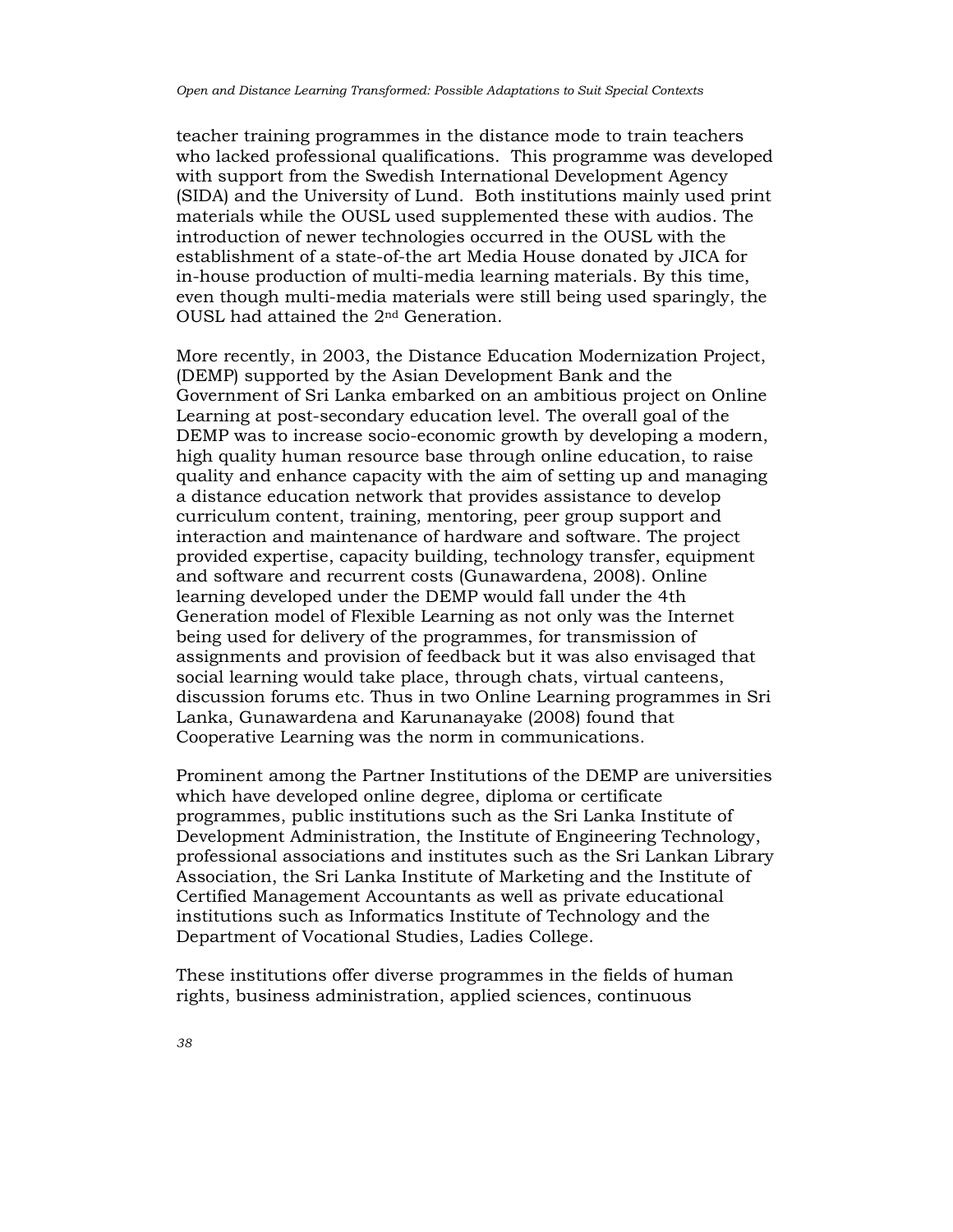professional development in medicine, information technology, teacher education, librarianship, disability studies and civil engineering. By the end of 2009, 40 programmes had been launched. It is significant that one of these programmes is being offered in Sinhala (Agrotechnology) and a second in Tamil (Business Management).

The interest shown by diverse educational institutions to develop online programmes as well as inquiries made by potential students with GCE (AL) qualifications is encouraging. Even though at present the availability of programmes in local languages restricts accessibility, it is certain that students who complete online programmes would undoubtedly have better chances of procuring employment, especially in view of their enhanced IT skills, improvements in English competency and skills of self-learning.

In 2009, the University of Colombo with assistance from the Republic Korea and Mobitel (a prominent telecommunication provider in Sri Lanka) launched an Executive Diploma in Marketing using m-learning. This programme marks progress from the earlier models in that as a result of flexibility in using mobile phones with laptop computers, students are facilitated to work anywhere, at anytime at their own pace. In terms of technology being used it is possible that m-Learning as implemented in Sri Lanka would approximate the 4th Generation model, but the opportunities for student-student and student-teacher social interaction was much less than in the Online Learning used in the DEMP project.

In conclusion, it is pertinent for us to note that ODL as a mode of learning has the prime objective of facilitating learners who were mostly disadvantaged due to gender, age, lack of formal education, residence in remote locations or employed, who were denied tertiary, adult or life long education due to the various barriers that prevented them from continuing education. While for these groups of students technology is an effective strategy to overcome such barriers, the use of sophisticated technology which imposes additional barriers to pursuing education, should be considered with care. Any technology which does not facilitate those who are really disadvantaged and bequeaths advantages only to those who already have access to formal education should be weighed carefully for its costs and benefits. We have already looked at the pros and cons of choosing various models of ODL. In such a context, the multi-generational model proposed by Willems (2005) has much appeal. Her claim for proposing such a model is based on the argument that 'across the globe, multi-generational communities exist to support each other. Each generation draws on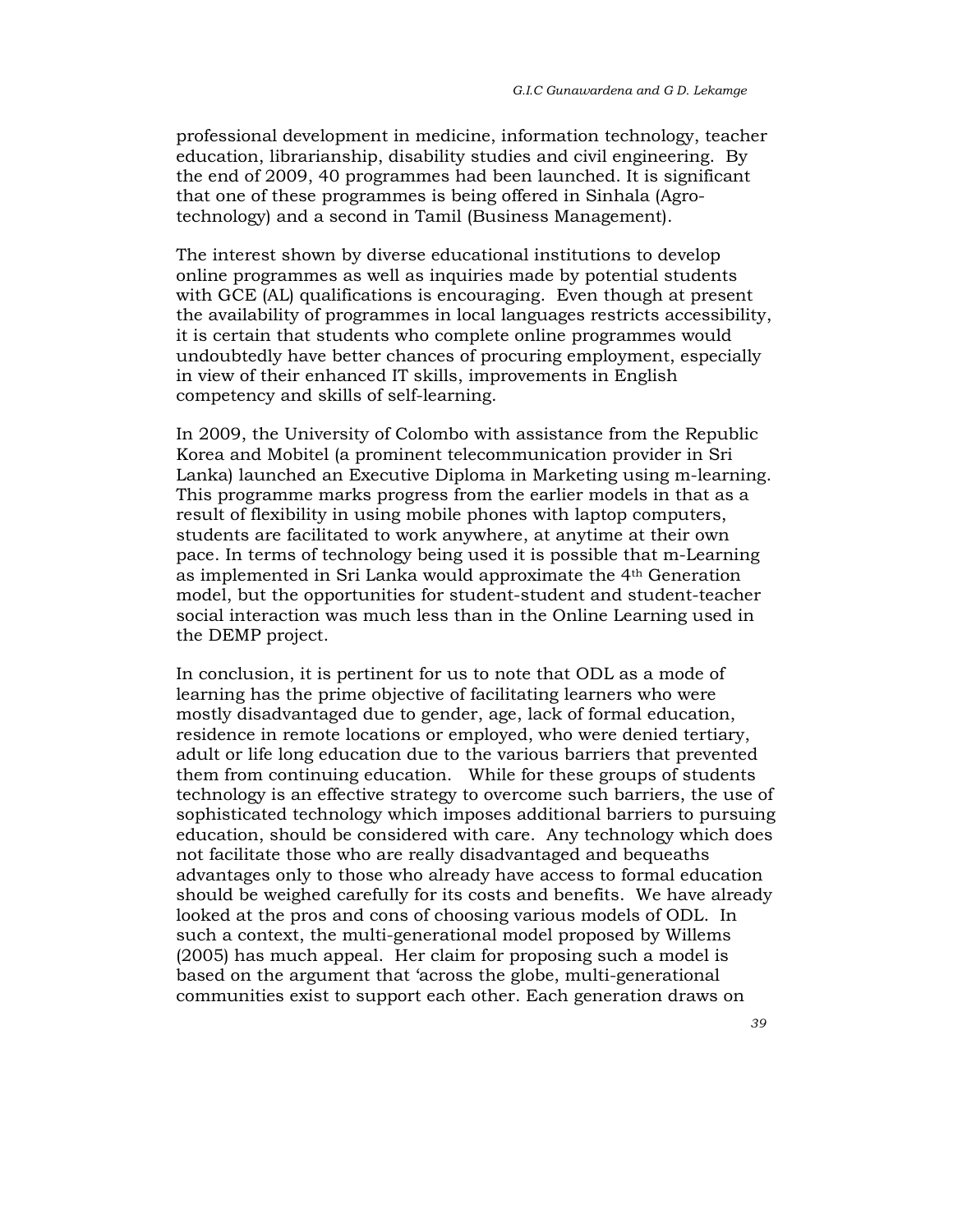the strengths of the generation that exists before or after it: the wisdom of older generations, the exuberance and fresh thinking of the new generation". Willems suggests that models of distance learning can be considered as a family of co-existing 'generations' each still having valuable contributions to make to the study life of global distance learning. She argues that such a model may meet 'the needs of a broader range of distance learners in order to prevent a techno-elitist barrier to accessing and participating in distance education'. The multi-generational model would include access to print materials, audio-visual materials that do not require downloading from the university portal, and to tele-learning alternatives. It is imperative to ensure that technology-driven distance education proposed by the later generations of ODL does not alienate the already disadvantaged students from pursuing higher education.

# References

- Advisory Committee for Online Learning. The E-Learning E-Volution in Colleges and Universities: A Pan-Canadian Challenge. Ottawa: Industry Canada, Feb. 2001. Available at: www.cfs.fcee.ca (accessed 06/04/2010).
- Bates, Tony (1995) Technology, Open Learning and Distance Education, Routledge (London and New York
- Bates, A. W. (1996) The Impact of Technological Change on Open and Distance Learning. Keynote Presentation in Proceedings of the 2nd International Conference on Open Learning. 4-6 December 1996. Brisbane, Qld Australia.
- Bates, Tony (2008) What is Distance education? http://www.tonybates.ca/2008/07/07/what-is-distance-education/ Accessed 02/04/2010
- Berge, Z., and Collins, M. (1995) Computer-mediated communication and the online classroom in distance learning. Computer-Mediated Communication magazine, 2(4), http://www.ibbilio.org/cmc/mag/1995/apr/berge.html Accessed 02/04/2010
- Charpentier, Monique, Christian Lafrance and Gilbert , International E-Learning Strategies; Key findings relevant to the Canadian Context. Canadian Council on Learning 2006
- Canadian Council on Learning (2009) State of E-Learning in Canada, Ottawa. www.ccl-cca.ca Accessed 29/03/2010 Charpentier, Monique, Christian Lafrance and Gilbert Paquette (COGIGRAPH/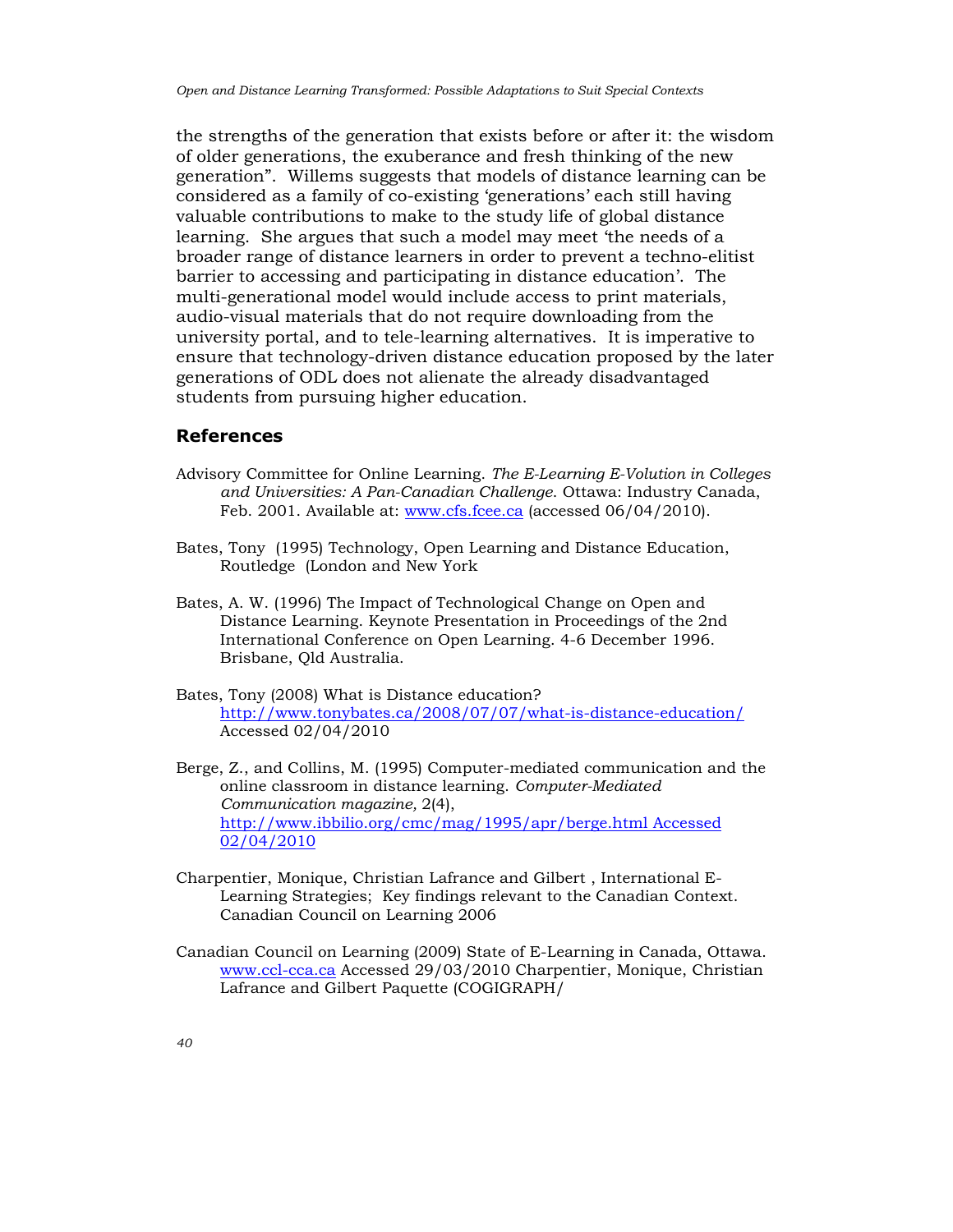- TÉLUQ). International E-learning Strategies: Key Findings Relevant to the Canadian Context. Ottawa: Canadian Council on Learning, 2006. Available at: www.ccl-cca.ca (accessed 5/04/ 2010).
- Department of Education, Training and Youth Affairs, Higher Education Division (Australia) (2001) Fifth generation Distance Education In higher education series, Report No.40, June www.dest.gov.au Accessed 28/03/2010
- Dondi, Claudio (1997) ODL Policy seminar: Executive Summary, SCIENTER, via val d'Aposa, 3-I-40123 BOLOGNA www.eurodl.org/materials/contrib./1997/odlpolic/dondi1.html Accessed 22/03/2010
- Dory, Bertrand (2005) "Is there a return on investment for e-learning?" ementor 10 No. 3, http://www.ementor.edu.pl Accessed 22/03/2010
- Else, R., and Hicks, R. (1998) Message received: Use of online technology for the delivery of vocational training in remote North West Australia: A feasibility study. South Hedland, WA: Hedland College of Social Research centre. Quoted in Willems (2005)
- Ericsson, "Home: from e-learning to m-learning," http://learning.ericsson.net/mlearning2/project\_one/index.html Accessed 08/04/2008
- Feinstein, Leon, Vorhaus, John and Sabates, Ricardo Learning Through Life: Future Challenges, Foresight Mental Capital and Wellbeing Project Outputs Series (London, UK: The Government Office for Science, 2008). Available at: www.dius.gov.uk Accessed. 02/04/2008
- Gunawardena, Chandra (2008) 'Online Learning for Extending Access and Facilitating Employability in Sri Lanka' Conference Abstracts  $5<sup>th</sup> Pan-$ Commonwealth Forum on Open Learning, London, 2008
- Gunawardena, Chandra and Karunanayake, Shironika (2008) 'Women's Participation in Online Learning in Sri Lanka: Study of Two Selected Courses- University of Moratuwa and Open University of Sri Lanka' Conference Abstracts 5th Pan-Commonwealth Forum on Open Learning, London, 2008
- Hall, Bethany and Cotterilll, Stewart (2004) E-Learning, IT Competencies, Computer Literacy and Student Attitudes to E-Learning Quoted in Canadian Council on Learning (2009)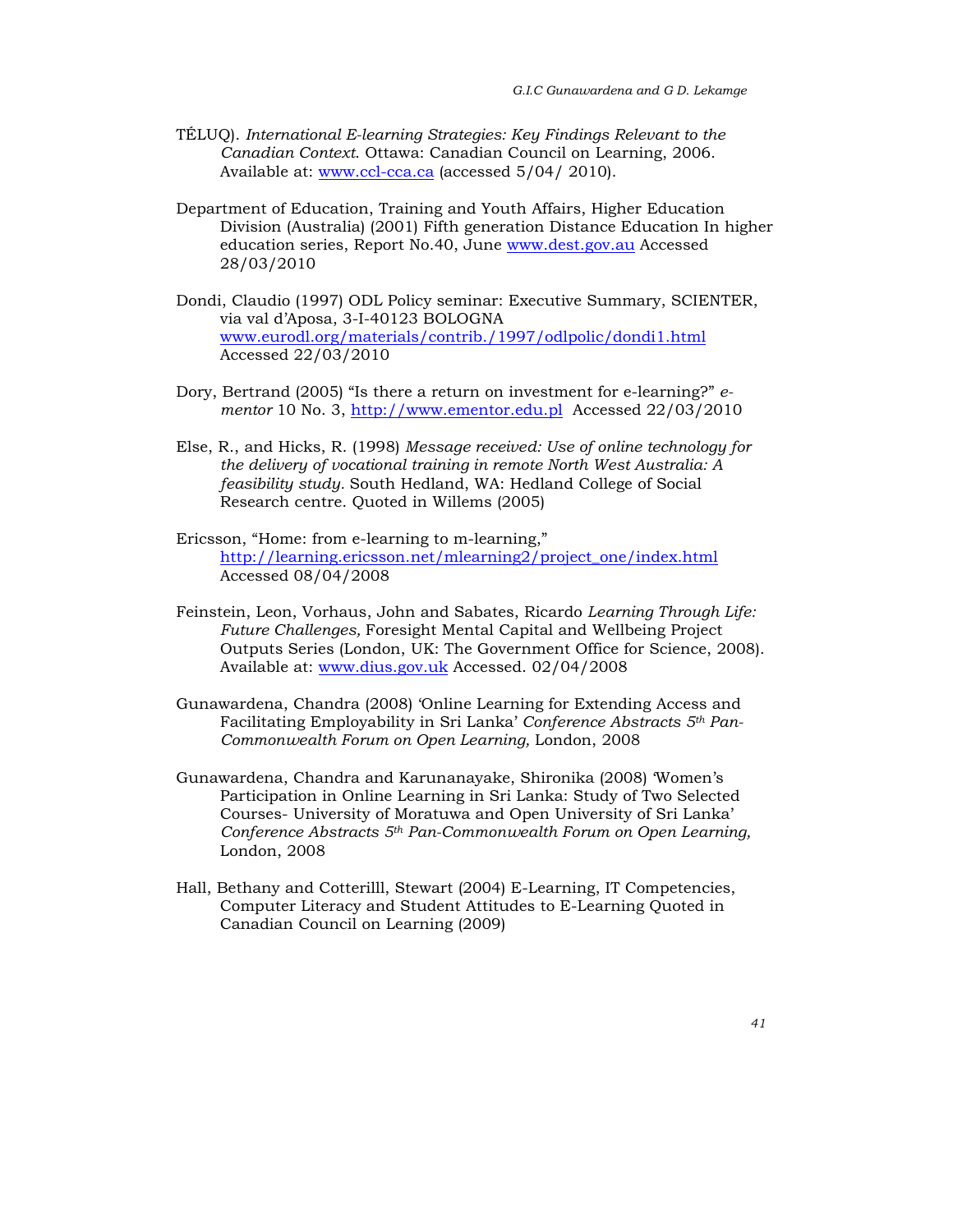Open and Distance Learning Transformed: Possible Adaptations to Suit Special Contexts

- Holmberg, B. (2001). Distance education in essence: an overview of theory and practice in the early twenty-first century. Oldenburg, Germany: Bibliotheks- und
- Informationssytem der Universität Oldenburg.Internet World Stats (2009) Internet Users: Top 20 countries Miniwatts Marketing Group. http://www.internetworldstats.com/stats3.htm Accessed 05/04/2010
- Keegan, P. (1986) The Foundations of Distance Education, Croom Helm, London
- Legge, D. (1982) The Education of Adults in Britain, The Open University Press, Milton Keynes, England
- Maxwell, L. (1995) Integrating Open Learning and Distance Education. Educational Technology November-December, 43-48.
- Moore, M. G., & Kearsley, G. (1996). Distance education: A systems view. Belmont, CA: Wadsworth Publishing Company.
- Nipper, S. (1989) Third generation distance learning and computer conferencing. In R. Mason and A. Kaye (Eds.) Mindweaves: Communication, computers and distance education (pp.63-73) Oxford: Pergammon Press.
- Organisation for Co-operation and Development (OECD), "E-learning intertiary education," Policy Brief (Dec. 2005). Available at: www.oecd.org/publications (accessed Oct. 13, 2008) Quoted in Canadian Council on Learning (2009)
- Organisation for Co-operation and Development (OECD) "The future of the internet economy: a statistical profile" Presented at the OECD Ministerial meeting, Seoul, Korea, June 17-18, 2008 Quoted in Canadian Council on Learning (2009)
- O'Malley, C., Vavoula, G., Glew, J.P. et al., Guidelines for Learning/Teaching/
- Tutoring in a Mobile Environment, MOBIlearn deliverable D4.1 (Italy:MOBIlearn Consortium, 2003). Available at: www.leonardolets/net/common/download/MariaLuicaVinci.pdf Accessed 31/03/2010
- Rumble, G. (1989). On defining distance education. The American Journal of Distance Education, 3(2).
- Rowntree, D. (1992) Exploring Open and Distance Learning. London: Kogan Page